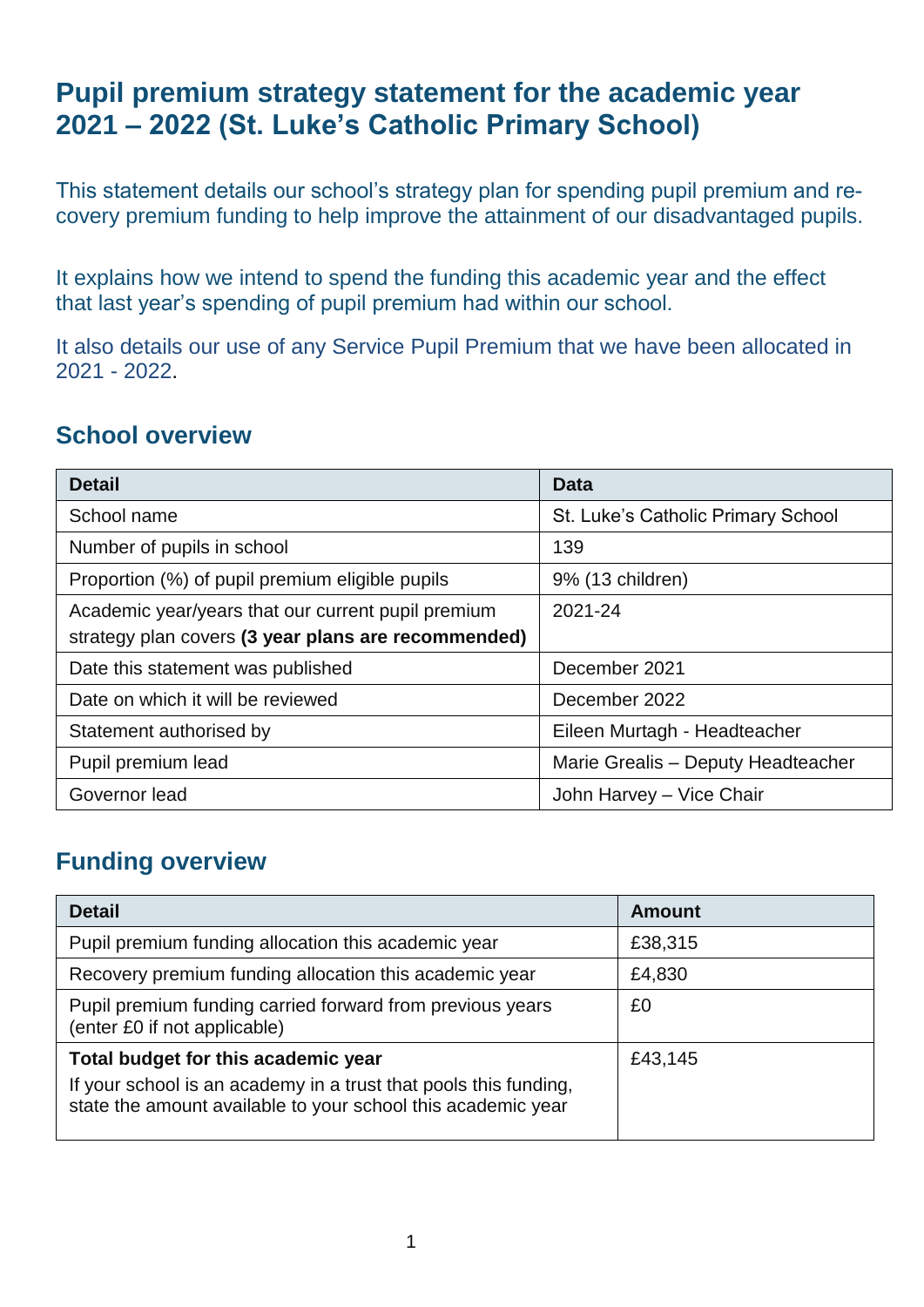# **Part A: Pupil premium strategy plan**

## **Statement of intent**

*At St Luke's Catholic Primary School, we aim for all children to reach their full potential, especially those who are disadvantaged. All staff and stakeholders:*

- *support children to develop 'a growth mindset' towards lifelong learning*
- *are involved in the analysis of data and identification of pupils*
- *ensure all pupil premium children benefit from the funding, not just those who are under-performing*
- *believe that high-quality teaching quality is the most effective way to improve outcomes for disadvantaged pupils, which will inevitably benefit nondisadvantaged pupils as well.*

# **Challenges**

This details the key challenges to achievement that we have identified among our disadvantaged pupils.

| <b>Challenge</b><br>number | <b>Detail of challenge</b>                                                                                              |
|----------------------------|-------------------------------------------------------------------------------------------------------------------------|
|                            | Significant attainment gap in reading, writing and maths                                                                |
|                            | Social and emotional needs impact on progress rates                                                                     |
|                            | Insufficiently consistent high quality approach to reading and spelling curriculum                                      |
|                            | Insufficient progressive maths intervention programme                                                                   |
| 5                          | Children do not have access to the same experiences (extra-curricular clubs,<br>educational visits, residential visits) |

#### **Intended outcomes**

This explains the outcomes we are aiming for **by the end of our current strategy plan**, and how we will measure whether they have been achieved.

| <b>Intended outcome</b>                                                                                                  | <b>Success criteria</b>                                                                                                                                                                                                                                                   |
|--------------------------------------------------------------------------------------------------------------------------|---------------------------------------------------------------------------------------------------------------------------------------------------------------------------------------------------------------------------------------------------------------------------|
| Increase the attainment of PP children across<br>FS, Key Stage One and Key Stage Two in<br>Phonics, Reading and Spelling | All PP children will make good progress from<br>their various starting points resulting in those<br>who are currently working just below ARE<br>being at ARE and those identified as<br>significantly at risk supported to make<br>accelerated learning. Children already |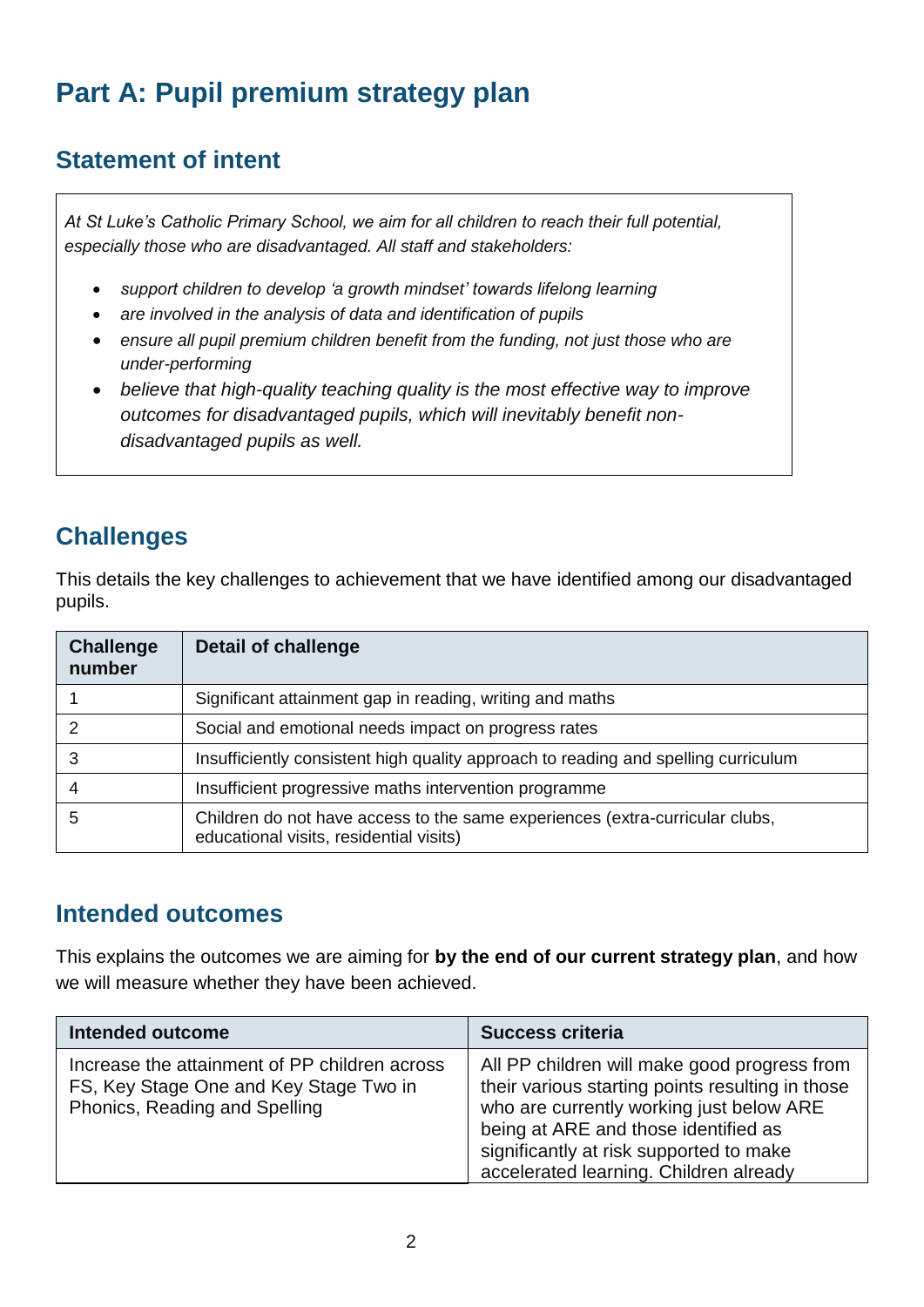|                                                                                                                                                               | working at ARE will be challenged to reach a<br>deeper level of understanding.<br>Tracked from prior attainment (statutory<br>where possible)<br>Children making at least expected progress<br>from baseline- accelerated, targeted where<br>appropriate.<br>Good quality phonics, reading and spelling |
|---------------------------------------------------------------------------------------------------------------------------------------------------------------|---------------------------------------------------------------------------------------------------------------------------------------------------------------------------------------------------------------------------------------------------------------------------------------------------------|
|                                                                                                                                                               | systems to be secure and progressive with<br>effective resources sufficient for the need                                                                                                                                                                                                                |
| The percentage of pupils eligible for the<br>pupil premium reaching the expected<br>standard and making expected or better                                    | A reduction in the attainment gap of PP and<br>non-PP pupils in Phonics, Reading, Writing<br>and Maths.                                                                                                                                                                                                 |
| progress will increase in all year groups.                                                                                                                    | Targeted children for progressive<br>intervention group work and 1:1 work will<br>support closing the gap                                                                                                                                                                                               |
|                                                                                                                                                               | Mastery approach will be embedded                                                                                                                                                                                                                                                                       |
|                                                                                                                                                               | Balance online assessment tracker to be<br>kept up to date for all children.                                                                                                                                                                                                                            |
|                                                                                                                                                               | Children at risk of not making expected<br>progress will be discussed at termly pupil<br>progress meetings.                                                                                                                                                                                             |
| The parental engagement of families will be<br>increased through early intervention, close<br>working with all agencies and additional in-<br>school support. | Increased emotional and social support for<br>disadvantaged children to narrow attainment<br>gaps with peers.                                                                                                                                                                                           |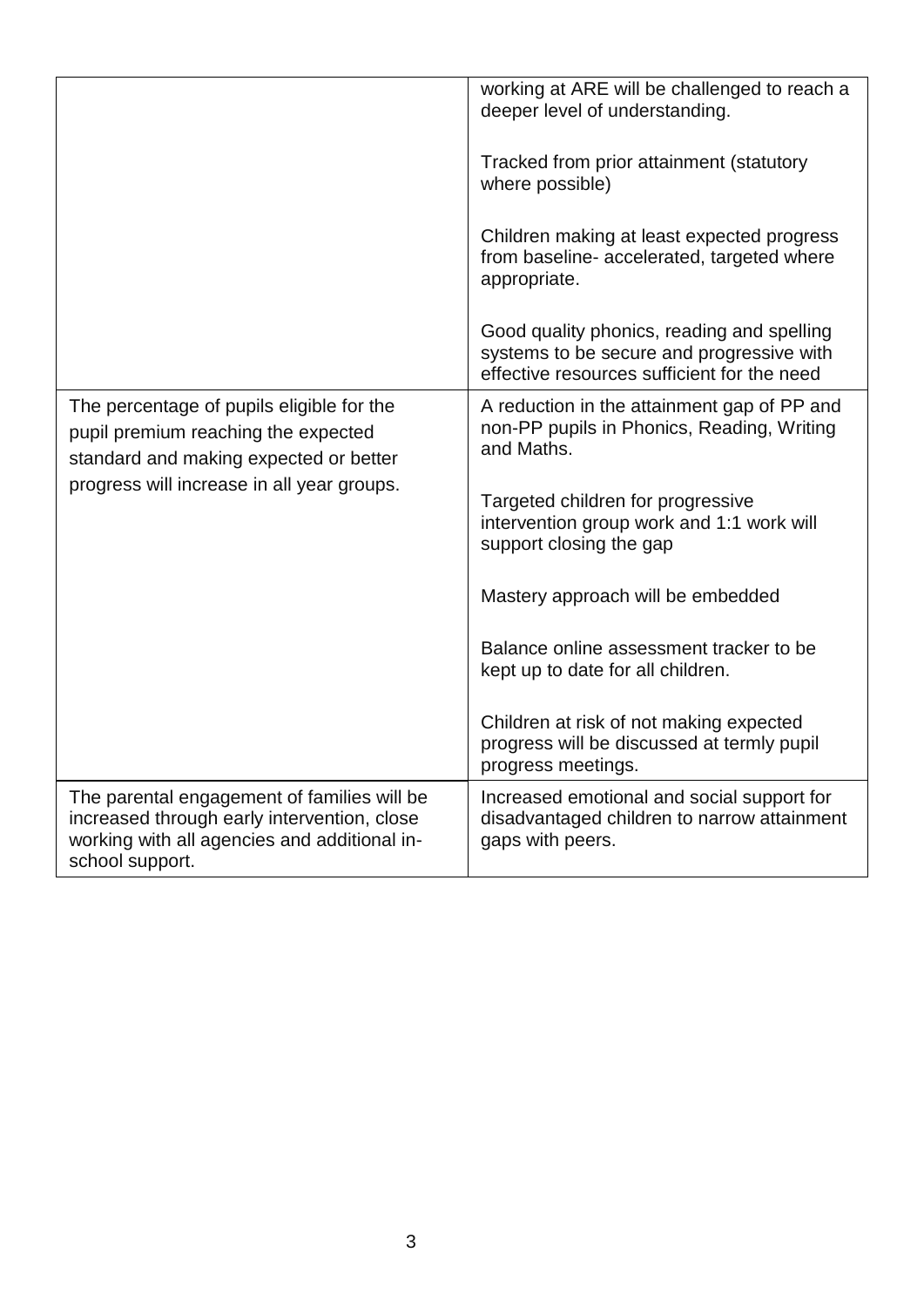## **Activity in this academic year**

This details how we intend to spend our pupil premium (and recovery premium funding) **this academic year** to address the challenges listed above.

#### **Teaching (for example, CPD, recruitment and retention)**

Budgeted cost: £ 2,770

| <b>Activity</b>                                                                                                                                                                                       | Evidence that supports this approach                                                                                                                                                                                                                                                                                                                                                                                                                                                                                                  | <b>Challenge</b><br>number(s)<br>addressed |
|-------------------------------------------------------------------------------------------------------------------------------------------------------------------------------------------------------|---------------------------------------------------------------------------------------------------------------------------------------------------------------------------------------------------------------------------------------------------------------------------------------------------------------------------------------------------------------------------------------------------------------------------------------------------------------------------------------------------------------------------------------|--------------------------------------------|
| To ensure a<br>consistent and<br>quality approach to<br>the teaching of<br>reading and spelling<br>is embedded                                                                                        | EEF<br><b>Quality teaching</b><br>helps every child<br>Good teaching is the most<br>important lever schools have<br>to improve outcomes for<br>disadvantaged pupils. Using<br>the Pupil Premium to improve<br>teaching quality benefits all<br>students and has a particularly<br>positive effect on children eligible<br>for the Pupil Premium. While the<br>Pupil Premium is provided as a<br>different grant from core funding,<br>this financial split shouldn't<br>create an artificial separation<br>from whole class teaching. | 1, 3                                       |
| <b>Purchase of Little</b><br>Wandle (a DFE<br>validated SSP<br>programme) to<br>secure stronger<br>teaching for all pupils<br>Ensure all staff have<br>relevant training for a<br>consistent approach | EEF<br>1. Phonics has a positive impact overall (+5 months) with very extensive evidenc<br>and is an important component in the development of early reading skills,<br>particularly for children from disadvantaged backgrounds.                                                                                                                                                                                                                                                                                                     | 1, 3                                       |
| Enhance maths<br>teaching and<br>curriculum in line<br>with DfE and EEF<br>guidance and<br>through working with<br>the Maths Hub                                                                      | <b>EEF Guidance:</b><br>https://d2tic4wvo1iusb.cloudfront.net/eef-guidance-<br>reports/maths-ks-2-3/EEF_-<br>Maths_KS2_KS3_Guidance_A3_Recs_Poster.pdf?v=16353<br><u>55220</u><br><b>DfE</b><br>Guidance:<br>https://assets.publishing.service.gov.uk/government/uploads/s<br>ystem/uploads/attachment_data/file/1017683/Maths_guidance<br>KS_1_and_2.pdf                                                                                                                                                                             | 1                                          |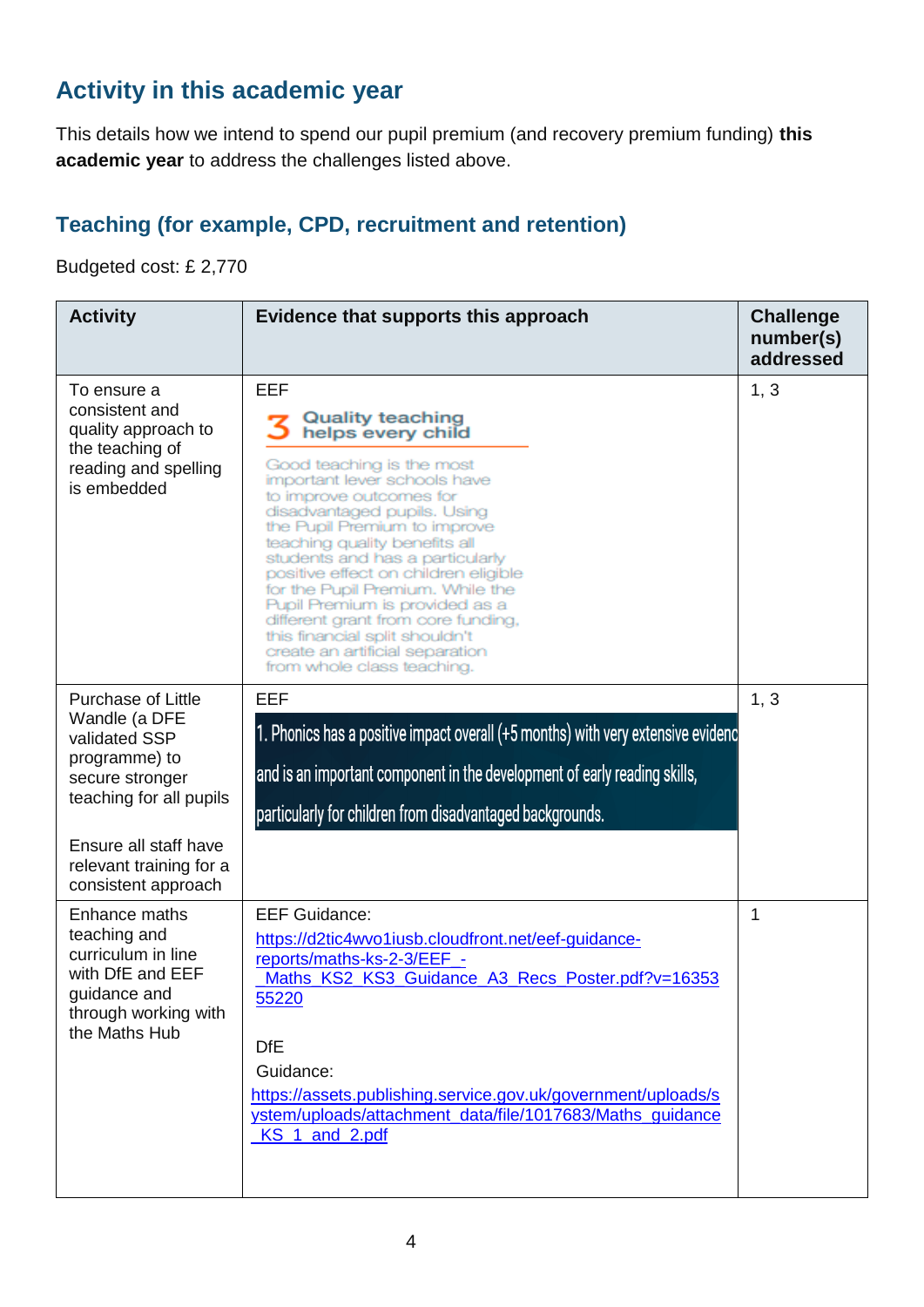| Purchase of<br>Pathways to Read<br>programme - CPD<br>for staff   | High quality programme<br>2021 <b>FINALIST</b>                                                                                                                                                                                                                                                                                                                                                                                                                                                                                                                          | 1    |
|-------------------------------------------------------------------|-------------------------------------------------------------------------------------------------------------------------------------------------------------------------------------------------------------------------------------------------------------------------------------------------------------------------------------------------------------------------------------------------------------------------------------------------------------------------------------------------------------------------------------------------------------------------|------|
| <b>Purchase Pathways</b><br>to Spell programme<br>- CPD for staff | High quality programme<br>As their reading becomes more fluent, the need for a systematic phonics<br>programme <sup>109</sup> for reading reduces. Spelling, however, is more difficult than<br>decoding, because the same sound can be spelt in different ways. An effective<br>spelling programme will therefore continue to teach further correspondences<br>https://assets.publishing.service.gov.uk/government/uploads/s<br>ystem/uploads/attachment_data/file/1050849/Reading_frame<br>work_Teaching_the_foundations_of_literacy_-<br>July 2021 Jan 22 update.pdf | 1, 3 |

### **Targeted academic support (for example, tutoring, one-to-one support structured interventions)**

Budgeted cost: £ 39,125

| <b>Activity</b>                                                    | Evidence that supports this approach                                                                                                                                                                                                                                                                                                                                                                                                                                                                                                                                                                                                                                                                                                                                                                                                               | <b>Challe</b><br>nge<br>numbe<br>r(s)<br>addres<br>sed |
|--------------------------------------------------------------------|----------------------------------------------------------------------------------------------------------------------------------------------------------------------------------------------------------------------------------------------------------------------------------------------------------------------------------------------------------------------------------------------------------------------------------------------------------------------------------------------------------------------------------------------------------------------------------------------------------------------------------------------------------------------------------------------------------------------------------------------------------------------------------------------------------------------------------------------------|--------------------------------------------------------|
| Small<br>group<br>structured<br>interventio<br>n                   | Small group tuition provides extra support for pupils with gaps in learning.<br>These sessions improve pupil confidence and enable them to keep up with<br>age related expectations. The focus of the sessions will be reading, writing or<br>maths based on the needs of the children.<br>One to one tuition<br>$\textcolor{blue}{\textcircled{\texttt{E}} \textcircled{\texttt{E}} \textcircled{\texttt{E}} \text{ \textcircled{\texttt{B}} \textcircled{\texttt{B}} \textcircled{\texttt{B}} \text{ \texttt{B}} }$<br>derate impact for high cost, based on extensive eviden<br>Small group tuition<br>$\textbf{E}(\textbf{E}) \textbf{E}(\textbf{E}) \equiv \textbf{E}(\textbf{E}) \textbf{E}(\textbf{E}) \textbf{E}(\textbf{E}) \textbf{E}(\textbf{E})$<br>EEF indicates positive progress gained from additional 1-1 and small group tuition | 1                                                      |
| Targeted<br>support<br>within the<br>classroom<br>for PP<br>pupils | Well-trained TAs provide targeted support within the classroom. TAs also<br>lead interventions tailored to individual children's needs. Impact of<br>interventions is tracked for effectiveness and interventions enable children to<br>access their age-related curriculum.<br><b>Teaching Assistant Interventions</b><br>$\textcircled{\texttt{f}}(\texttt{f})\textcircled{\texttt{f}}(\texttt{f})\textcircled{\texttt{f}}$<br>$\circledcirc$ $\circledcirc$ $\circledcirc$ $\circledcirc$<br>$+4$<br>Moderate impact for moderate cost based on moderate                                                                                                                                                                                                                                                                                        | 1, 2                                                   |
| One to<br>One tuition                                              | One to One tuition provides focussed support for pupils with gaps in learning.<br>These sessions improve pupil confidence and enable them to close the gaps<br>between them and their peers. The focus of the sessions will maths.                                                                                                                                                                                                                                                                                                                                                                                                                                                                                                                                                                                                                 | 4                                                      |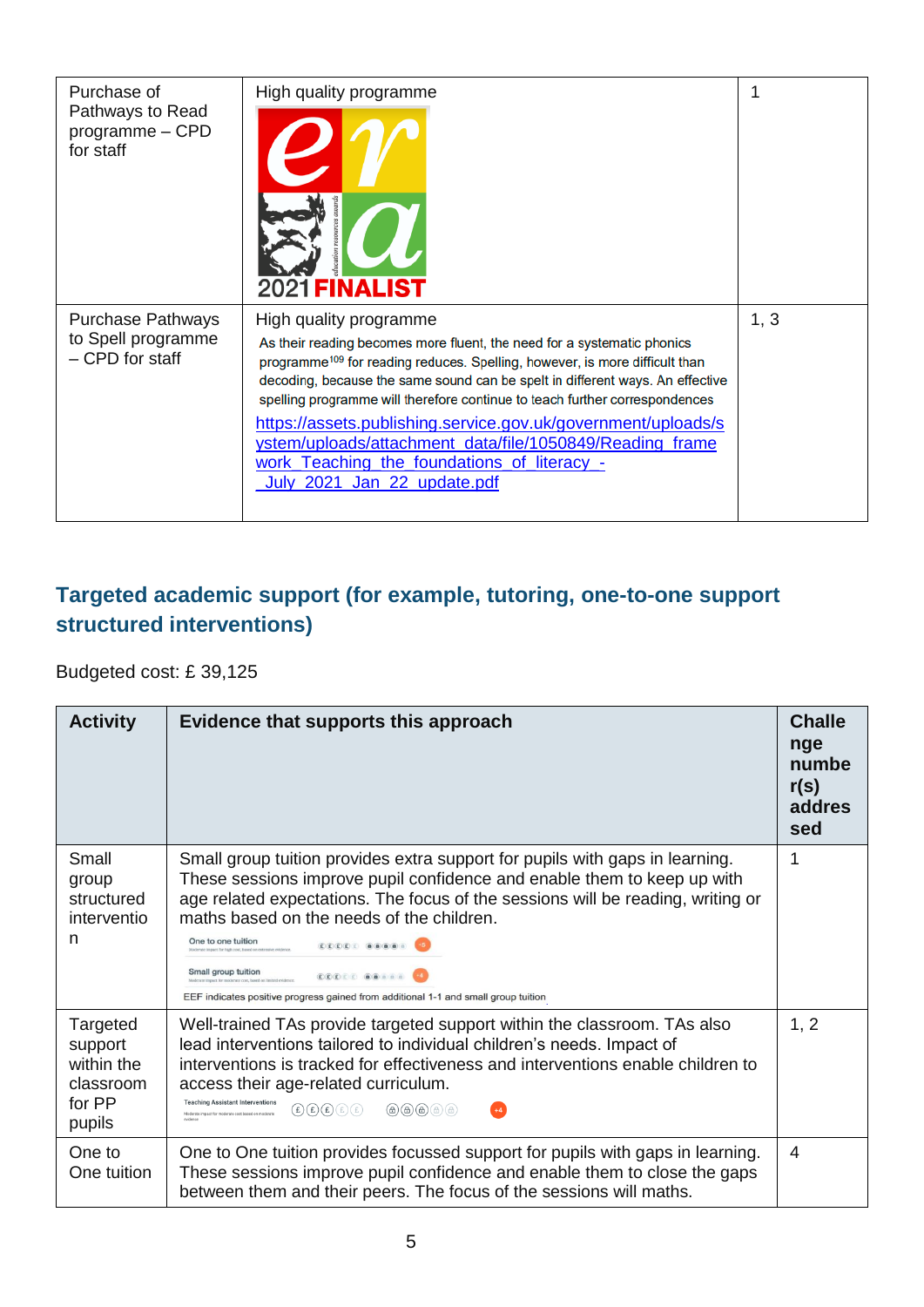|                                                                               | One to one tuition<br>$(\widehat{\mathbf{E}})(\widehat{\mathbf{E}})(\widehat{\mathbf{E}})(\widehat{\mathbf{E}}) \cdot \widehat{\mathbf{E}} = (\widehat{\mathbf{B}})(\widehat{\mathbf{B}})(\widehat{\mathbf{B}})(\widehat{\mathbf{B}}) \cdot \widehat{\mathbf{E}}$<br>joderate impact for high cost, based on exti-<br>Small group tuition<br>$\textcolor{red}{\textcolor{blue}{\bigcirc}} \textcolor{blue}{\textcolor{blue}{\mathbb{E}} \textcolor{blue}{\bigcirc}} \textcolor{blue}{\textcolor{blue}{\mathbb{E}} \textcolor{blue}{\bigcirc}} \textcolor{blue}{\textcolor{blue}{\mathbb{E}} \textcolor{blue}{\bigcirc}} \textcolor{blue}{\textcolor{blue}{\mathbb{E}} \textcolor{blue}{\bigcirc}} \textcolor{blue}{\textcolor{blue}{\mathbb{E}} \textcolor{blue}{\bigcirc}} \textcolor{blue}{\textcolor{blue}{\mathbb{E}} \textcolor{blue}{\bigcirc}} \textcolor{blue}{\textcolor{blue}{\mathbb{E}} \textcolor{blue}{\bigcirc}} \textcolor{blue}{\text$<br>EEF indicates positive progress gained from additional 1-1 and small group tuition |      |
|-------------------------------------------------------------------------------|-----------------------------------------------------------------------------------------------------------------------------------------------------------------------------------------------------------------------------------------------------------------------------------------------------------------------------------------------------------------------------------------------------------------------------------------------------------------------------------------------------------------------------------------------------------------------------------------------------------------------------------------------------------------------------------------------------------------------------------------------------------------------------------------------------------------------------------------------------------------------------------------------------------------------------------------------------------------------------------------------------------------------------------------------|------|
| First 4<br>Maths<br>Step up to<br>Year 4/5/6<br><b>Maths</b><br>programm<br>е | Each of these three interventions contains 24 lessons for children to secure<br>their understanding of Number to allow them to confidently access learning in<br>their current/next year group.                                                                                                                                                                                                                                                                                                                                                                                                                                                                                                                                                                                                                                                                                                                                                                                                                                               |      |
| Renewal<br>of IDL<br>Cloud                                                    | Intervention software has been highlighted as an effective way to support<br>those who have fallen behind the furthest, particularly in literacy and<br>numeracy. Both <b>IDL Literacy</b> and <b>IDL Numeracy</b> are cloud-based<br>intervention programmes designed to help these learners both remotely and<br>in the classroom. IDL Literacy is a computer-based multi-sensory system<br>which supports learners with dyslexia and other learning difficulties to<br>increase their reading and spelling ages. IDL Numeracy is mapped to the<br>KS1 and KS2 National Curriculum and is presented as a series of maths<br>puzzles, reducing any anxiety associated with maths and aiding progress.                                                                                                                                                                                                                                                                                                                                        |      |
| First<br>Class@Nu<br>mber                                                     | <b>Implementation cost</b><br><b>Evidence strength</b>                                                                                                                                                                                                                                                                                                                                                                                                                                                                                                                                                                                                                                                                                                                                                                                                                                                                                                                                                                                        | 1, 4 |
| Purchase<br>Pathways<br>to Write<br>Catch-Up                                  |                                                                                                                                                                                                                                                                                                                                                                                                                                                                                                                                                                                                                                                                                                                                                                                                                                                                                                                                                                                                                                               | 1    |

# **Wider strategies (for example, related to attendance, behaviour, wellbeing)**

Budgeted cost: £1250

| <b>Activity</b>                                                                                                                                                                | Evidence that supports this approach                                                                                                                                                                            | Challenge number(s)<br>addressed |
|--------------------------------------------------------------------------------------------------------------------------------------------------------------------------------|-----------------------------------------------------------------------------------------------------------------------------------------------------------------------------------------------------------------|----------------------------------|
| Using ELSA and other<br>Two qualified ELSAs support children to<br>enable them be ready to learn and access the<br>pastoral strategies to<br>provide social and<br>curriculum. |                                                                                                                                                                                                                 | 2                                |
| emotional support to<br>targeted children                                                                                                                                      | The EEF's Social and Emotional Learning in<br>Primary Schools guidance report showed that<br>SEL approaches can increase positive pupil<br>behaviour, mental health and well-being and<br>academic performance. |                                  |
|                                                                                                                                                                                | Social and emotional learning<br>$\begin{array}{ccc} \textbf{(F)} & \textbf{(F)} & \textbf{(F)} & \textbf{(F)} \end{array}$<br>$+4$<br>Moderate impact for very low cost based on very limited                  |                                  |
| Subsidise Educational<br><b>Visits and Residentials</b>                                                                                                                        |                                                                                                                                                                                                                 | 2                                |

### **Total budgeted cost: £** 43,145